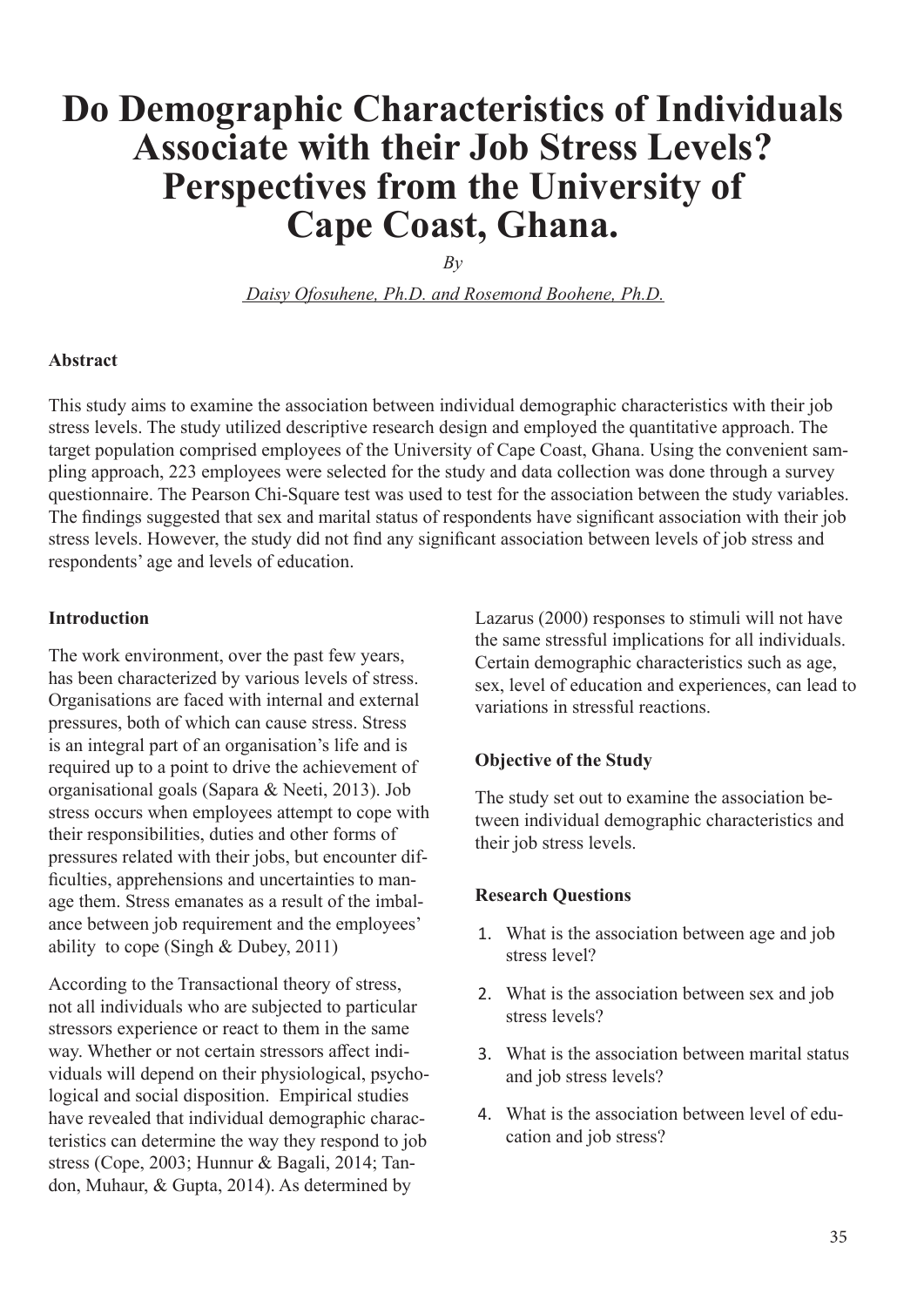# **Literature Review**

# **Age**

Age has consistently been observed as a significant factor of job stress. A number of academic studies have examined the link between age as a demographic variable and job stress. In a literature review on the correlation between demographic variables with job stress and coping strategies of pre-school educators, Okeke, Adu, Drake and Duku (2014) identified a significant correlation between age and job stress. They found that employees between the ages of 40-50 have higher levels of job stress as compared to those with less than 40 years and more than 50 years. This finding was confirmed by Affum-Osei, Agyekum, Addo and Asante (2014). Their study revealed that 60.3 percent of staff between the ages of 40 and 50 years experienced higher levels of job stress.

In examining the influence of demographic variables on stress among police personnel in Bangalore with a sample of 225, Hunnur and Bagali (2014) established that staff between the ages of 41-50 experienced more job stress than those between the ages of 20-30 and 51-60. Moreover, Tandon et al.(2014) found that the mean score of 30-40 years and 41-50 years was higher in terms of job stress experiences than the ages of 51-60. Griffiths, Knight and Mahudin (2009) reporting on the association between aging, work-related stress and health confirmed that older workers between the ages of 51-60 have lower levels of job stress because they may have left jobs they considered stressful or they may have greater control over their work lives, and may be better supported, more experienced and adaptable to the work environment.

However, Aftab and Khatoon (2013) observed that younger staff members between the ages of 22-32 reported having higher levels of job stress compared to older staff members. They concluded that this was due to lack of experience and great anxiety on the part of younger staff members as they begin their career. Aftab and Khatoon's findings supported the findings of Vokic and Bogdanic (2005). Vokic and Bogdanic conducted a survey in Croatia to investigate the individual differences and job stress with a sample population of 900.

Their findings revealed that employees who were less than 30 years old experienced the highest levels of job stress. The major explanation they gave to their finding was that, older employees have often reached a stage where career development is not a major concern to them so the job characteristics that pose as stressors to younger employees are not stressors to older employees who are grounded in their career.

# **Sex**

It has been confirmed that sex differences play an important role in the manner in which individuals would express themselves as far as workplace stress is concerned (Bashir, Khan, Rehman, Qureshi, & Khan, 2013). Munir and Mehmood (2013) suggest that women's participation in the labour force has increased over the last two decades and it has become critical for organisations to understand the sex differences that exist with regards to workplace stress for business success. While Vanagas and Bihari-Axelsson (2013), believe that men exhibit higher levels of job stress than their women counterparts, studies on sex differences have consistently reported that women generally have high levels of job stress. Griffiths et al. (2009) postulate that the differences in job stress among men and women may be as a result of hormonal changes in women as they approach menopause. They emphasized that women who are going through the menopausal changeover more often report stressful experiences.

Bickford (2005) suggests that predominately women are reported to be negatively affected by workplace stress more than men because of the principal role played by women in the provision of family care. It is well established that the total workload of women who are employed full-time is higher than their male counterpart, particularly where they have family responsibilities. Cohen and Janicki-Deverts (2009) contend that women suffer prejudice and discrimination in organisations, especially those who occupy senior positions both as a result of organisational policies and from their colleagues at work, this makes them susceptible to workplace stress.

Cope (2003) reports that men are four times more likely to die of stress- related illness, five times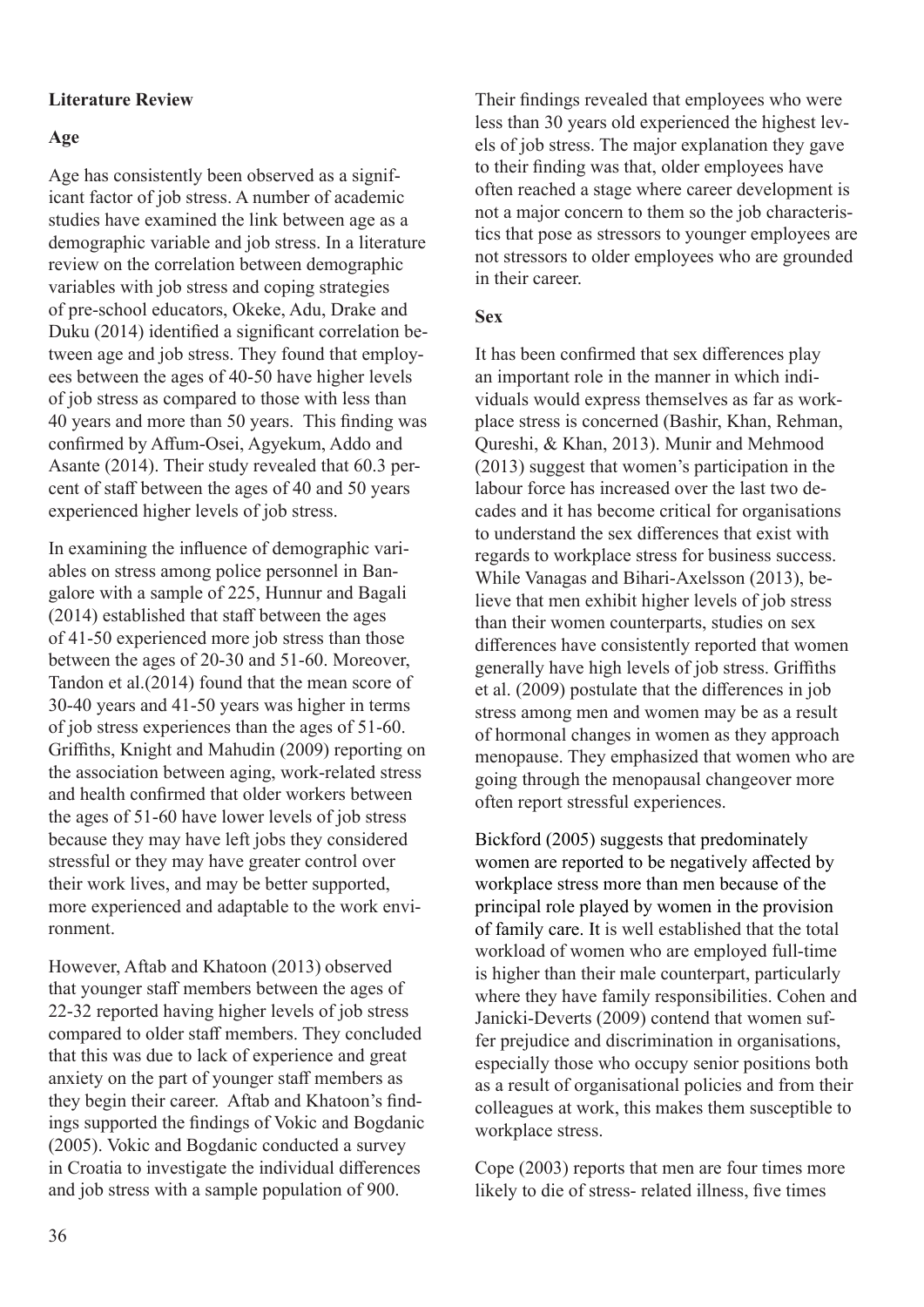more likely to die of alcohol-related diseases and have an average life expectancy of eight years shorter than women. However, a report by the American Institute of Stress (2011) indicates that women have higher levels of stress than men. According to Vanagas and Bihari-Axelsson (2013), this may be as a result of different cultural expectations of men and women, with women being more likely to admit negative feelings and lack of confidence. In analyzing gender differences in stress among university teachers in Gomal University, Pakistan, with a study population of 250, Bashir et al. (2013) used an independent sample t-test to identify such differences. They found significant differences between men and women with respect to job stress.

# **Marital Status**

According to Bickford (2005) marital status has no significant influence on job stress. Additionally, Abirami (2012) reports that being married is not a stress causing factor as it is established that married people tend to get social as well as family support and this makes them both happy and successful in their professions and career lives. However, empirical studies have revealed a significant association between job stress and marital status (Nagina, 2009; Nagaraju & Nandini, 2013; Osmany & Khan, 2013). Garima and Kiran (2014) claim that married people are more stressed than their unmarried group. Their impact analysis on 180 employees in the police department in Lucknow revealed that married people are required to make a lot of social adjustments in addition to their job responsibilities and this causes more stress and anxiety to them which negatively affects their mental health and development.

In a similar study, Nagra and Arora (2013) reported a higher mean score for married people in terms of levels of job stress than their unmarried counterparts. This finding indicates that married employees are more stressed than unmarried employees. They suggested that this result may be due to the dual responsibilities of job and family since married workers have to devote extra time and effort to take care of their family, children, spouses, in-laws and other domestic routines, together with their organisational roles. Consequently, married employees are not able to socialize and build peer

relations and thus face conflict both at work and home, which increase their stress levels.

However, in examining the influence of sex, marital status and tenure of service on job stress of health workers in Nigeria, Olatunji and Mokuolu (2014) found that unmarried people were the most affected with respect to job stress. The researchers explained that unmarried people lack social support and other social network resources, which make them unhappy and vulnerable to stress. The study also identified that of all the sub-groups, divorced and widowed employees were the most stressed, followed by the separated. They suggested that the loss associated with losing a loved one in death or divorce was a bad experience, hence culminating into stressful experiences in addition to other social and work demands.

### **Level of Education**

The level of education of employees has usually been linked with their job stress levels. Cope (2003) observes a positive association between the level of education and income also has psychological and physical effects on stress. When employees are well-educated and adequately trained, they become well-equipped to handle technical responsibilities associated with their tasks and this gives them maximum control. As suggested by the Job-Demand-Control Theory, employees who have adequate control over their jobs exhibit less stressful experiences. Aftab and Khatoon (2013) also establish that employees with lower levels of educational qualifications report higher levels of occupational stress than employees with higher levels of education. They explained that this may be due to the fact that employees with lower levels of education mostly have challenges in understanding the organisational policies and roles and have difficulties in performing certain job tasks which pose as stressors to them.

However, in a descriptive study with a sample population of 130 employees in Iran, Rahmani, Khodaei, Mahmodkhani, Moslemi, and Gharagozlou (2013) employed a Cooper's standard questionnaire for stress in the work environment to examine the relationship between stress and demographic variables. It was discovered that the level of education had a positive association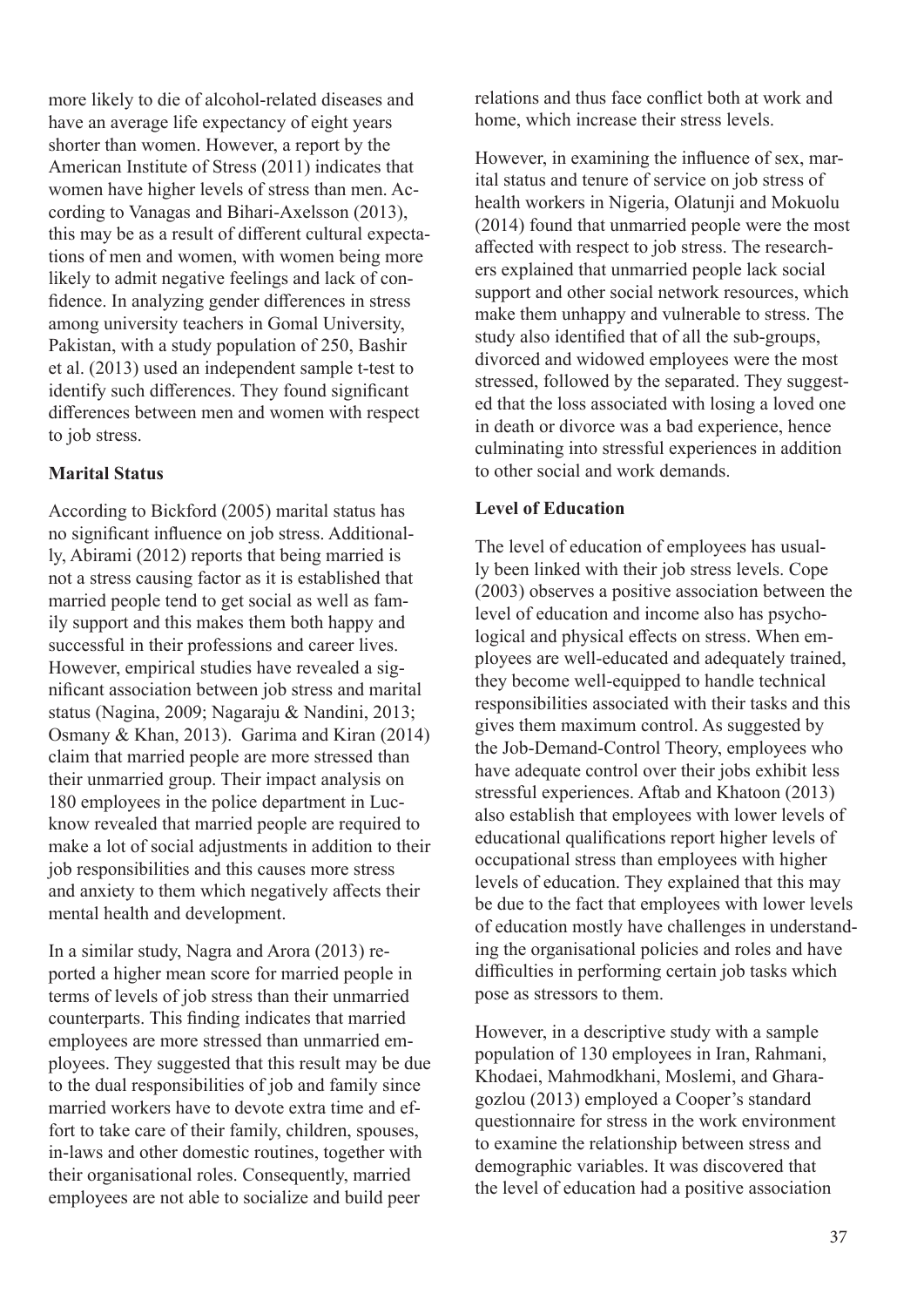with job stress. This finding presupposes that as the level of education of employees increases, job stress also increases. Kula (2011), however, suggests that these findings are not consistent with the common findings that the higher one's educational attainment, the lower the stress levels. Rahmani et al. (2013) opine that this may be as a result of the complex roles and expectations assigned to those employees with higher educational qualifications, such as managerial roles which usually encompass a high degree of thinking and problem solving throughout the entire organisation.

### **Research Method**

The study adopted a descriptive design to determine the association between individual demographic characteristics and job stress levels. The target population comprised staff at the College of Distance Education, University of Cape Coast, Ghana. A sample size of 223 was drawn from the target population, using the convenient sampling approach. However, 171 questionnaires were returned, representing an 80% response rate. Data was collected through a survey with the use of a questionnaire. The questionnaire mainly contained job stress inventory items. The job stress inventory had 20 items with a 6-point interval.

The Job Stress Inventory (JSI) was adopted to measure the stress levels of respondents. The interval of the scores was 0 to 120. While the minimum stress score was 18, the maximum was 82. The stress levels of the respondents were categorized into low, moderate, high, very high and danger using  $0 - 40$ ,  $41 - 60$ ,  $61 - 80$ ,  $81 - 100$  and  $101 -$ 120 respectively based on the JSI criteria.

The scores are interpreted such that the higher the score, the greater the perceived level of stressors. A Cronbach's Alpha reliability coefficient of 0.816 was yielded from the reliability test. The main statistical methods used in the study were descriptive statistics and Pearson Chi-Square analytical techniques.

### **Analysis of Demographic Characteristics of Respondents**

| Table 1. Age Distribution of Respondents |  |  |
|------------------------------------------|--|--|
|------------------------------------------|--|--|

| Age       | Frequency | Percent |
|-----------|-----------|---------|
| $21 - 30$ | 49        | 8.6     |
| $31 - 40$ | 78        | 45.6    |
| $41 - 50$ | 33        | 19.3    |
| $51 - 60$ | 11        | 6.5     |
| Total     | 171       | 100     |

Source: Survey data, (2018)

Table 2. *Sex Distribution of Respondents*

| <b>Sex</b>             | Frequency          | Percent |
|------------------------|--------------------|---------|
| Male                   | 95                 | 55.6    |
| Female                 | 76                 | 44.4    |
| <b>Total</b>           | 171                | 100.0   |
| $\sim$<br>. <b>. 0</b> | $  1$ $+$ $(2010)$ |         |

Source: Survey data, (2018)

Table 3. *Marital Status Respondents*

| Marital status    | Frequency | Percent |
|-------------------|-----------|---------|
| Married           | 106       | 62.0    |
| Single            | 60        | 35.1    |
| Separated         | 5         | 2.9     |
| <b>Total</b>      | 171       | 100.0   |
| . O. 1 . <i>.</i> | (2010)    |         |

Source: Survey data, (2018)

Table 4. *Level of Education of Respondents*

| <b>Education Level</b>              | Frequency | Percent |
|-------------------------------------|-----------|---------|
| Secondary                           | 21        | 12.3    |
| Diploma                             | 9         | 5.3     |
| 1 <sup>st</sup> Degree              | 14        | 43.3    |
| <b>Masters</b>                      | 51        | 29.8    |
| PhD                                 | 5         | 2.9     |
| Technical                           | 11        | 6.4     |
| Total                               | 171       | 100     |
| $0 \rightarrow 0$ $0 \rightarrow 0$ |           |         |

Source: Survey data, (2018)

Using the Job Stress Inventory criteria, the levels of job stress of respondents were determined. Table 5 illustrates the job stress levels of respondents.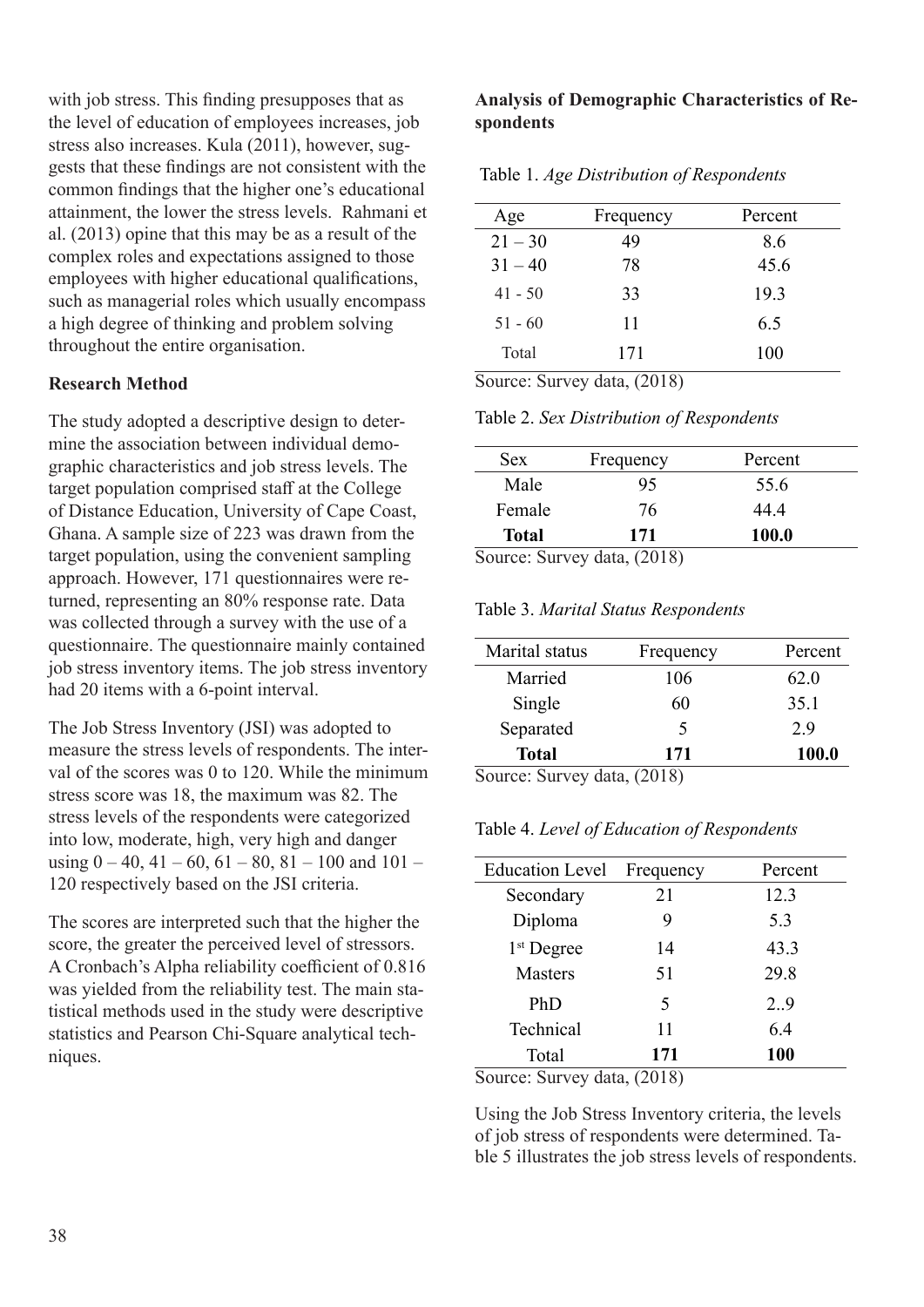| Table 5. Job Stress Levels of Respondents |  |  |  |
|-------------------------------------------|--|--|--|
|-------------------------------------------|--|--|--|

| Job Stress level | Frequency | Percent |
|------------------|-----------|---------|
| Low              | 27        | 15.8    |
| Moderate         | 104       | 60.8    |
| High             | 39        | 22.8    |
| Very high        |           | 0.6     |
| <b>Total</b>     | 171       | 100.0   |

Source: Survey data, (2018)

### **Analysis of Demographic Characteristics and Job Stress Levels**

The study analysed the stress levels of the subgroups in the samples. The discussion was structured around age, sex, marital status and level of education. As part of the analyses of job stress levels and demographic characteristics of respondents, the study explored the stress levels of the different age categories in the sample. The findings in Table 6 show that half of the 78 respondents with moderate stress level were in the  $31 - 40$  age category. Also worthy of note is that 40.7 percent of the lowly stressed respondents were in the 20 – 30 age category, and 11 percent each were in the 41 -50 and 51 - 60 age groups. A Pearson Chi-Square test was employed to determine the association between age groups and job stress levels at 5% alpha level. The test was however, not significant ( $\chi^2$  = 7.465, p-value = 0.28). The rest of the details on job stress levels among the different age groups are presented in Table 6. For ease of analysis, the highly stressed and very highly stressed were merged into highly stressed.

Table 6. *Job Stress Levels and Age Groups*

| А<br>g<br>e  | Level of Job stress<br>Percent |          |      |       |            |               |             |
|--------------|--------------------------------|----------|------|-------|------------|---------------|-------------|
| groups       |                                |          |      |       |            |               |             |
|              | Low                            | Moderate | High | Total | $%$ of low | % of moderate | $%$ of high |
| $20 - 30$    | 11                             | 28       | 10   | 49    | 40.7       | 26.9          | 5.8         |
| $31 - 40$    | 10                             | 52       | 16   | 78    | 37.0       | 50.0          | 40.0        |
|              |                                |          |      |       |            |               |             |
| $41 - 50$    | 3                              | 18       | 12   | 33    | 11.1       | 17.3          | 30.0        |
| $51 - 60$    | 3                              | 6        | 2    | 11    | 11.1       | 5.8           | 5.5         |
| <b>Total</b> | 27                             | 104      | 40   | 171   | 100.0      | 100.0         | 100.0       |

Source: Survey data, (2018)

Okeke et al. (2014) had found a significant relationship between age and job stress and identified a higher job stress levels for the age bracket of 40- 50 years. The findings of Affum-Osei et al. (2014) also confirm this. The results of this study failed to confirm these findings. It was also inconsistent with the findings of Hunnur and Begali (2014) who found that people within the ages of 41-50 are mostly found to have high job stress levels. However, the findings were consistent with that of Tandon et al. (2014) and Griffiths et al. (2009), who discovered that job stress levels were low with the ages of 20-30 and 51-60 years.

Table 7. *Job Stress Levels of Males and Females*

| <b>Sex</b>                  |     | Level of stress |      |       | Percent    |          |  |                  |
|-----------------------------|-----|-----------------|------|-------|------------|----------|--|------------------|
|                             | Low | $M$ o d -       | High | Total | $%$ of low |          |  | $%$ of % of high |
|                             |     | erate           |      |       |            | moderate |  |                  |
| Male                        | 11  | 66              | 18   | 95    | 40.7       | 63.5     |  | 45.0             |
| Female                      | 16  | 38              | 22   | 76    | 59.3       | 36.5     |  | 55.0             |
| <b>Total</b>                | 27  | 104             | 40   | 171   | 100.0      | 100.0    |  | 100.0            |
| Source: Survey data, (2018) |     |                 |      |       |            |          |  |                  |

As depicted in Table 7, 55.0 percent out of the 40 highly stressed respondents were females, the rest (45.0%) were males. It also became evident that 59.3 percent of the 27 lowly stressed respondents were females. This suggests that the females were either lowly stressed or highly stressed while the majority (63.5%) of the moderately stressed respondents were males. A Pearson's chi-square was computed to determine the significance of the association between sex and job stress level. At 5% alpha level the association between sex and job stress levels was significant ( $\chi^2$  = 6.838, p-value = 0.033). The effect size of the association was tested using the Crammer's V statistic. A Crammer's V coefficient of 0.196 with a p-value of 0.033 indicates a weak significant association between sex and job stress levels. This finding is similar to that of Bickford (2005), whose findings suggested that women are predominantly reported to be more negatively affected by workplace stress than men because of the principal role played by women in the provision of family care in addition to workplace responsibilities.

The result is also consistent with a report by the American Institute of Stress (2011)which suggests that females are reported to have higher job stress levels than males. Cohen and Janicki-Deverts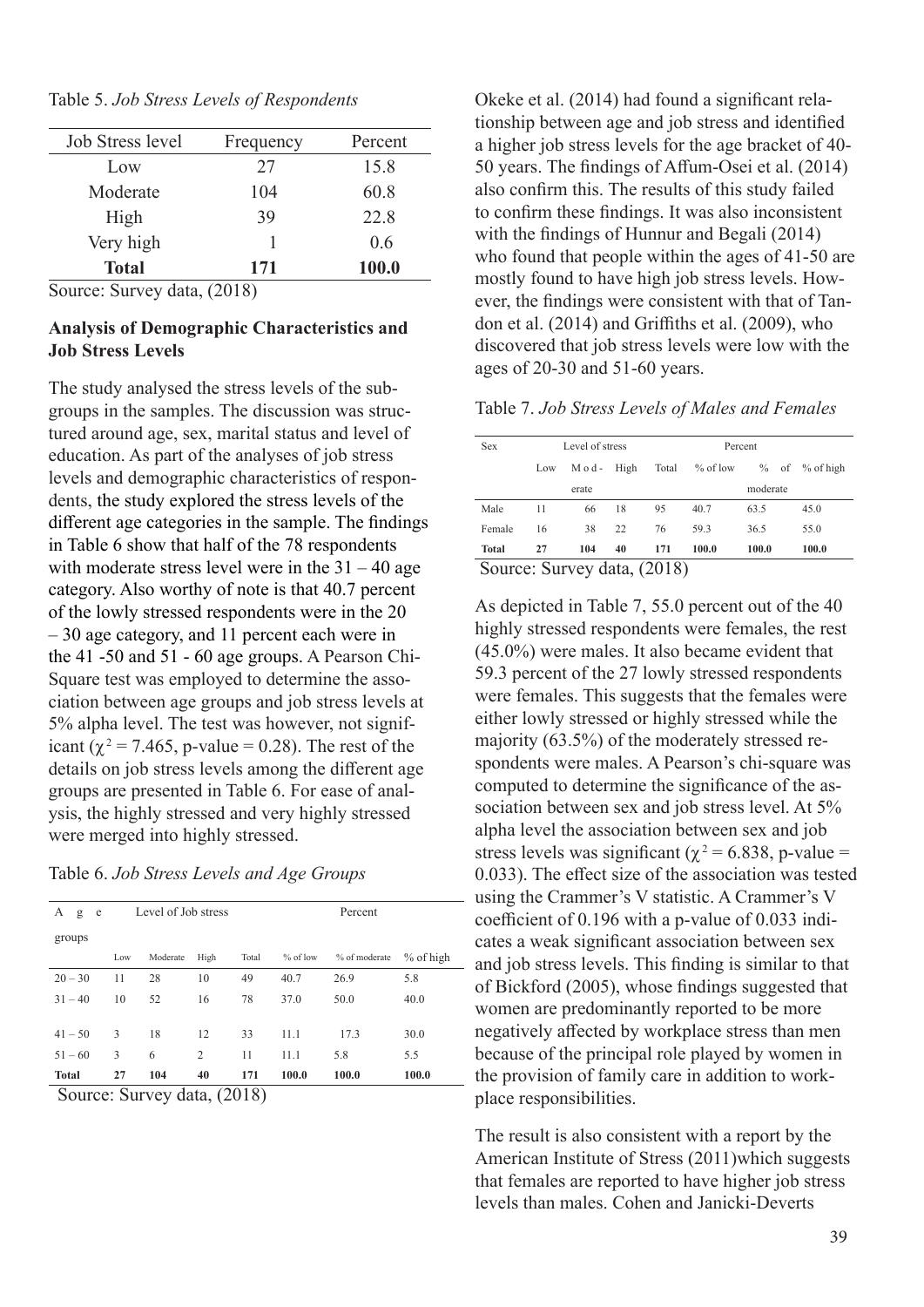(2009) explain that women suffer prejudice and discrimination in organisations, especially those who occupy senior positions as a result of organisational policies and their colleagues, which make them vulnerable to workplace stress. However, the finding was inconsistent with Vanagas and Bihiri-Axelson (2013) who found that males in Africa exhibit higher job stress levels than females because males predominantly occupy high positions in organisations which come along with greater responsibilities, decision making and problem solving.

The next issue examined was job stress levels of the different categories of marital status. Findings from the study showed that out of the 27 whose job stress level was low 63.0 percent of them were married, the rest (37.0%) were single. Among the 104 moderately stressed respondents, 58.7 percent of them were married while 70 percent of the highly stressed respondents were also married (Table 8). These distributions reflect the marital status of the respondents, about 62 percent of them were married.

Table 8. *Stress Levels Among Categories of Marital Status*

| Marital status |                |                | Level of stress<br>Percent |       |                |             |           |
|----------------|----------------|----------------|----------------------------|-------|----------------|-------------|-----------|
|                | Low            | Moderate       | High                       | Total | $%$ of low     | $%$ of mod- | % of high |
|                |                |                |                            |       |                | erate       |           |
| Married        | 17             | 61             | 28                         | 106   | 63.0           | 58.7        | 70.0      |
| Single         | 10             | 39             | 21                         | 60    | 37.0           | 37.5        | 27.5      |
| Separated      | $\overline{a}$ | $\overline{4}$ |                            | 5     | $\overline{a}$ | 2.5         | 2.5       |
| <b>Total</b>   | 27             | 104            | 40                         | 171   | 100.0          | 100.0       | 100.0     |

Source: Survey data, (2018)

From the distribution on Table 8, those who were found to have high levels of job stress were the married people (70%), as against a percentage of 27.5 who were unmarried. This suggests that married people at the College are found to be more stressed than their unmarried counterparts as those married are expected to perform dual roles involving organisational and domestic responsibilities. This finding confirms that of Nagra and Arora (2013), who reported a higher mean score for married people in terms of levels of job stress. They explained that their findings may be due to the dual responsibilities of job and family since married workers have to devote extra time and effort to take care of their families, children, spouses, in-

laws and other domestic routines, in addition to job responsibilities. Consequently, married employees are not able to socialize and build peer relations and thus face conflicts at both work and home, which increase their job stress levels.

This finding complements the results of Garima and Kiran (2014), whose finding suggests that married people are required to make a lot of social adjustments in addition to their job responsibilities and this causes more stress and anxiety to them which negatively affects their health and development. However, the finding of this study did not support the results of Abirami (2012), and Olatunji and Mokuolu (2014). Abirami observed that being married is not a stress-causing factor as it is established that married people tend to get social as well as family support and this makes them both happy and successful in their professions and career lives and thus less stressed. Further, Olatunji and Mokuolu (2014) found that unmarried people were the most affected with respect to job stress as they lack social support and other social network resources, which make them unhappy and vulnerable to stress.

The level of education of employees has been linked with their job stress levels. The Job-Demand-Control Theory postulates that, people with higher education exhibit low stressful conditions because the theory believes that people with higher levels of education have greater control over their jobs. To ascertain this assertion, this study explored the relationship between job stress levels and levels of respondents' education. Evidence from Table 9 shows that 51.9 percent of lowly stressed respondents were 1<sup>st</sup> Degree holders. It also became evident that none of the lowly stressed respondents was a Ph.D. or a diploma holder. Apart from these peculiar cases, the preponderance of the rest of the distributions did not suggest any significant association between job stress level and the educational level of respondents ( $\chi^2$  = 11.425, p-value = .325). The rest of the distributions of educational level by job stress level are captured in Table 9.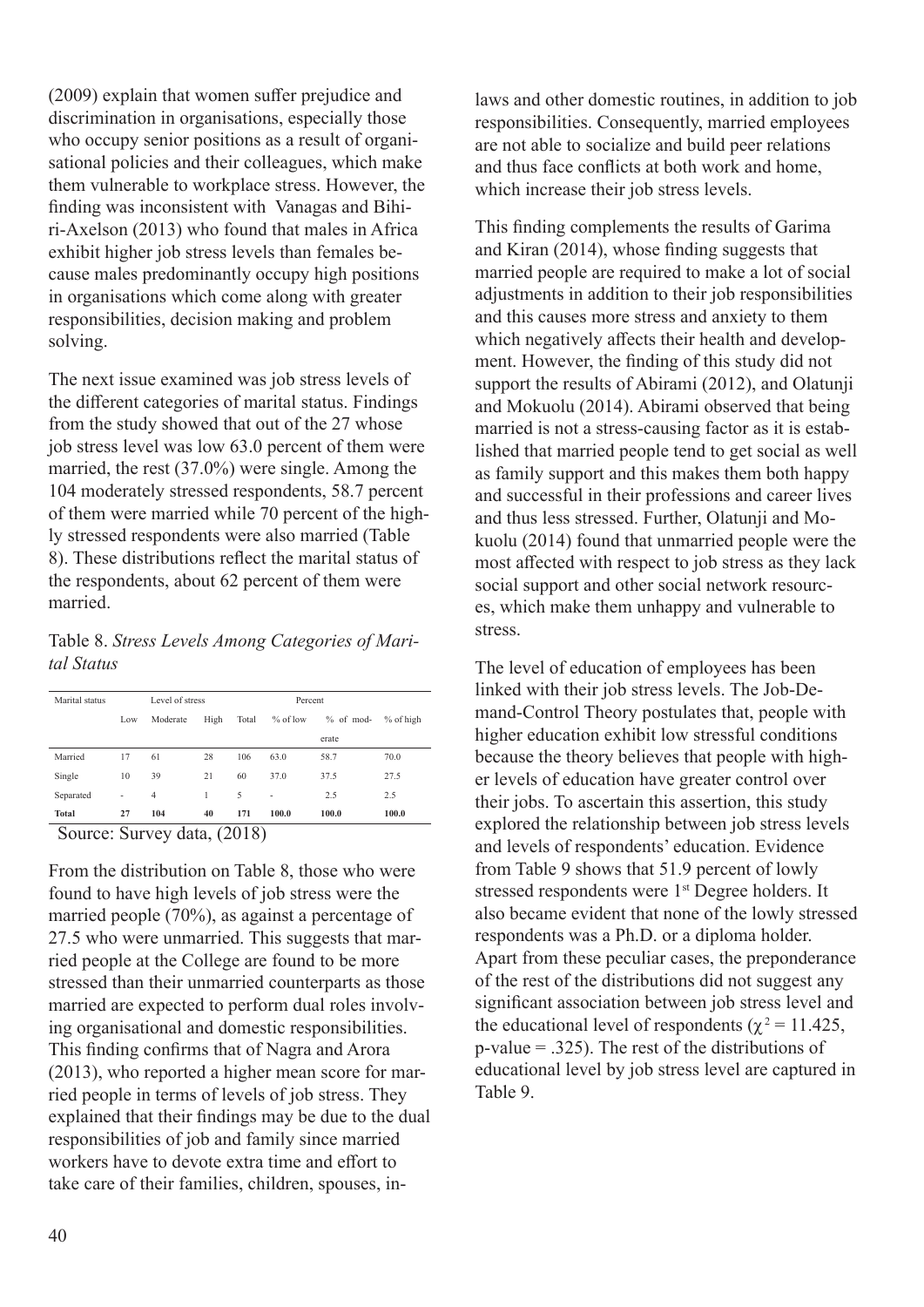Table 9. *Distribution of Job Stress Levels and Educational Level* 

| Educational<br>level        |                | Level of stress |                |       | Percent                  |                     |           |
|-----------------------------|----------------|-----------------|----------------|-------|--------------------------|---------------------|-----------|
|                             |                |                 |                |       |                          |                     |           |
|                             | Low            | Moderate        | High           | Total | $\%$                     | $\frac{0}{0}$<br>of | % of high |
|                             |                |                 |                |       | of low                   | moderate            |           |
| Secondary                   | 5              | 12              | $\overline{4}$ | 21    | 18.5                     | 11.5                | 10.0      |
| Diploma                     | $\overline{a}$ | 7               | $\overline{c}$ | 9     | -                        | 6.7                 | 5.0       |
| 1 <sup>st</sup> Degree      | 14             | 41              | 19             | 74    | 51.9                     | 31.5                | 47.5      |
| Masters                     | $\overline{4}$ | 34              | 13             | 51    | 14.8                     | 32.7                | 32.5      |
| Ph.D.                       |                | $\overline{4}$  | 1              | 5     | $\overline{\phantom{0}}$ | 3.8                 | 2.5       |
| Technical                   | $\overline{4}$ | 6               | 1              | 11    | 14.8                     | 5.8                 | 2.5       |
| <b>Total</b>                | 27             | 104             | 40             | 171   | 100.0                    | 100.0               | 100.0     |
| Source: Survey data, (2018) |                |                 |                |       |                          |                     |           |

The findings on the association between job stress level and educational level as presented in Table 9, did not confirm those of Kula (2011), Rahmani et al. (2013), and Aftab and Khatoon (2013). Aftab and Khatoon established that people with low levels of education are normally associated with high levels of job stress. Kula (2011) on the other hand discovered that people with higher education are the most stressed in an organisation and this finding was confirmed by Rahmani et al. (2013. They explained that people with higher educational levels normally occupy managerial roles in organisations, which usually encompass a high degree of responsibility, thinking through the entire organisation and problem solving. The inconsistencies in the findings can be explained as the respondents with higher degrees sampled were academics who did not hold any managerial positions.

### **Conclusion**

Most empirical studies have found significant association between job stress levels and the demographic characteristics of individuals. Notwithstanding, this study only found significant association between job stress levels and sex and marital status of respondents. The study did not find any significant association between job stress levels and age and educational levels of respondents, thus the Transactional Theory of stress was not confirmed in this study. Moreover, females were found to have higher job stress levels than males. Finally, married people were more stressed than those who were not married.

### **The Authors**

**Daisy Ofosuhene, Ph.D.** Lecturer Department of Business Studies College of Distance Education University of Cape Coast Cape Coast, Ghana. Email: dofosuhene@ucc.edu.gh Tel: +233202121999

# **Rosemond Boohene, Ph.D.**

Associate Professor University of Cape Coast School of Business Centre for Entrepreneurship and Small Enterprise Development Email: rboohene@ucc.edu.gh Tel: +233207105865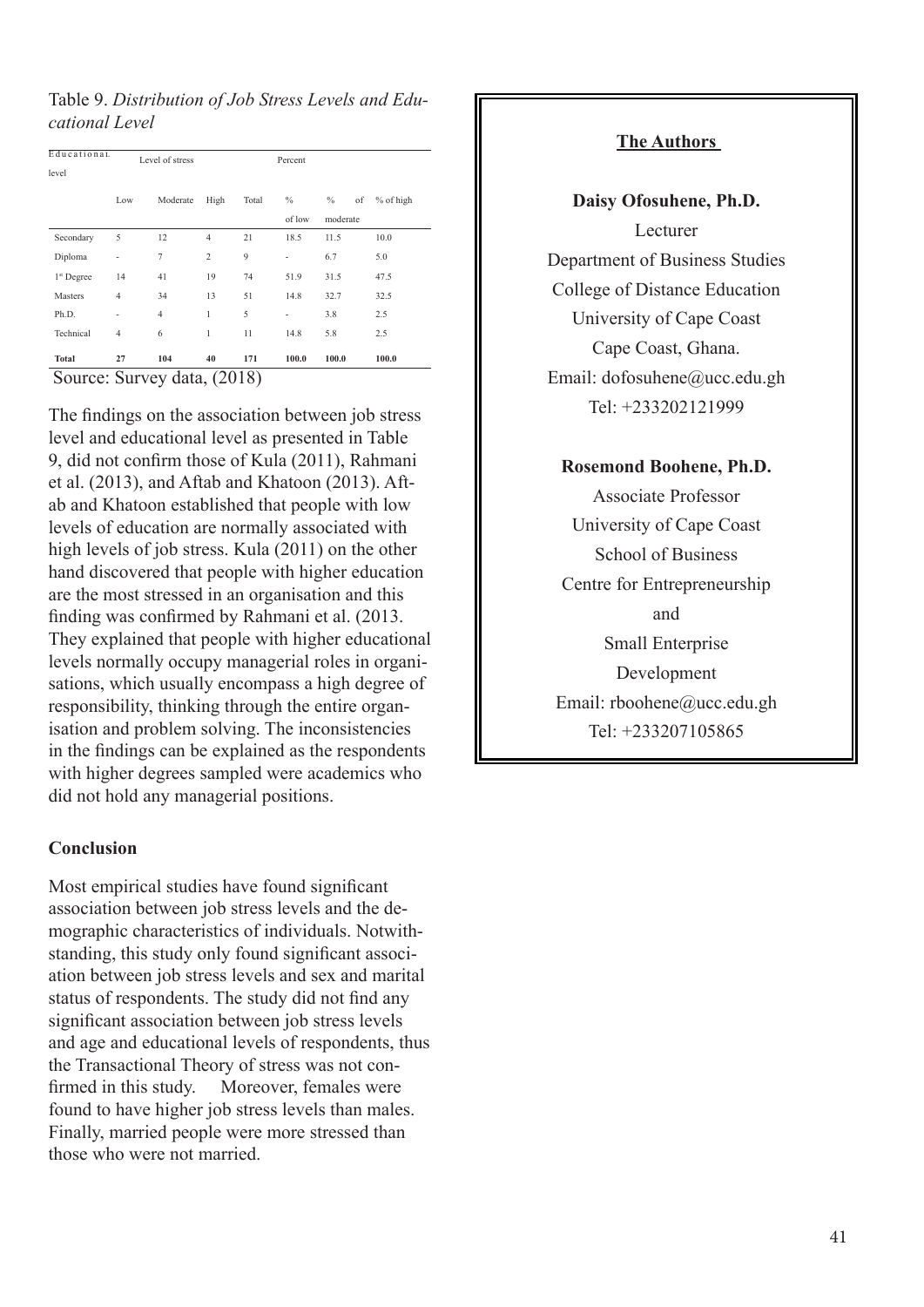#### **References**

- Abirami, V. (2012). Levels of stress among college teachers with reference to Coimbatore district. *Researchers World, 3* (2), 93-104.
- Affum-Osei, E., Agyekum, B., Addo, Y.V.J., & Asante, E.A. (2014). Occupational stress and job performance in small and medium scale enterprises. *International Journal of Economics, Commerce and Management*, *2* (11), 1-17.
- Aftab, M., & Khatoon, T. (2013). Demographic differences and occupational stress of secondary school teachers. *European Scientific Journal*, *8* (5), 159-175.
- American Institute of Stress (2011). *Effects of Stress.* Retrieved from: http://www.stress. org
- Bashir, S., Khan, S., Rehman, R., Qureshi, M.I., & Khan, W. (2013). Impact of demographic variables on perceived sources of occupational stress among Gomal University teaching staff. *Research Journal in Organisational Psychology & Educational Studies, 2* (6), 340-347.
- Bickford, M. (2005). Stress in the workplace: A general overview of the causes, the effects and the solutions. *Canadian Mental Health Association, Newfoundland and Labrador Division*. Retrieved from https://myfreedom2017.com
- Cohen, S., & Janicki-Deverts, D. (2009). Who's stress? Distributions of psychological stress in the United States in probability samples from 1983, 2006 and 2009. *Journal of Applied Social Psychology*, *42* (6), 1320- 1334.
- Cope, C. (2003). *Occupational stress, strain and coping in a professional accounting organisation.* (Master's Thesis), University of South Africa, South Africa.
- Garima, M., & Kiran, U.V. (2014). Impact of marital status on mental health on working women. *Journal of Medical Science and Clinical Research, 2* (10), 2594-2605.
- Griffiths, A., Knight, A., & Mahudin, D.N.M. (2009). *Aging, work-related stress and health: Reviewing the evidence.* A report for Age Concern and Help and Aged, and TAEN- The Age and Employment Network. Institute of Work, Health & Organisations, University of Nottingham.
- Hunnur, R. R., & Bagali, M.M. (2014). A study on relationship between occupational stress index dimensions and demographic variables of police sub inspectors and asst. sub inspectors in police department. *International Journal of Business and Administration Research Review, 1* (3), 161-175.
- Kula, S. (2011). *Occupational stress and work-related wellbeing of Turkish National Police Members.* (Doctoral Dissertation), University of Central Florida, Orlando, Florida, USA.
- Lazarus, R.S. (2000). Cognitive-motivational relational theory of emotion. In Y.L. Hanin (Ed.) *Emotions in Sports,* pp. 39-63.
- Munir, M.M., & Mehmood, Z. (2013). Empirical analysis of relationship between occupational stress and organisational burnout: Evidence from higher educational institutions in Pakistan. *International Journal of Humanities and Social Sciences*, *3* (9), 180-190.
- Nagaraju, B., & Nandini H.P. (2013). A factor of marital status highly influencing on stress of women employees; A case study at insurance sector. *International Journal of Business and Management Invention*, *2* (10), 39-46.
- Nagina, P. (2009). Investigating occupational stress among married and unmarried working women in Hyderabad city. *Bahria Journal of Professional Psychology*, *5,* 21-37.
- Nagra, V., & Arora, S. (2013). Occupational stress and health among teacher educators. *International Journal of Advanced Research in Management and Social Sciences, 2* (8), 1-12.